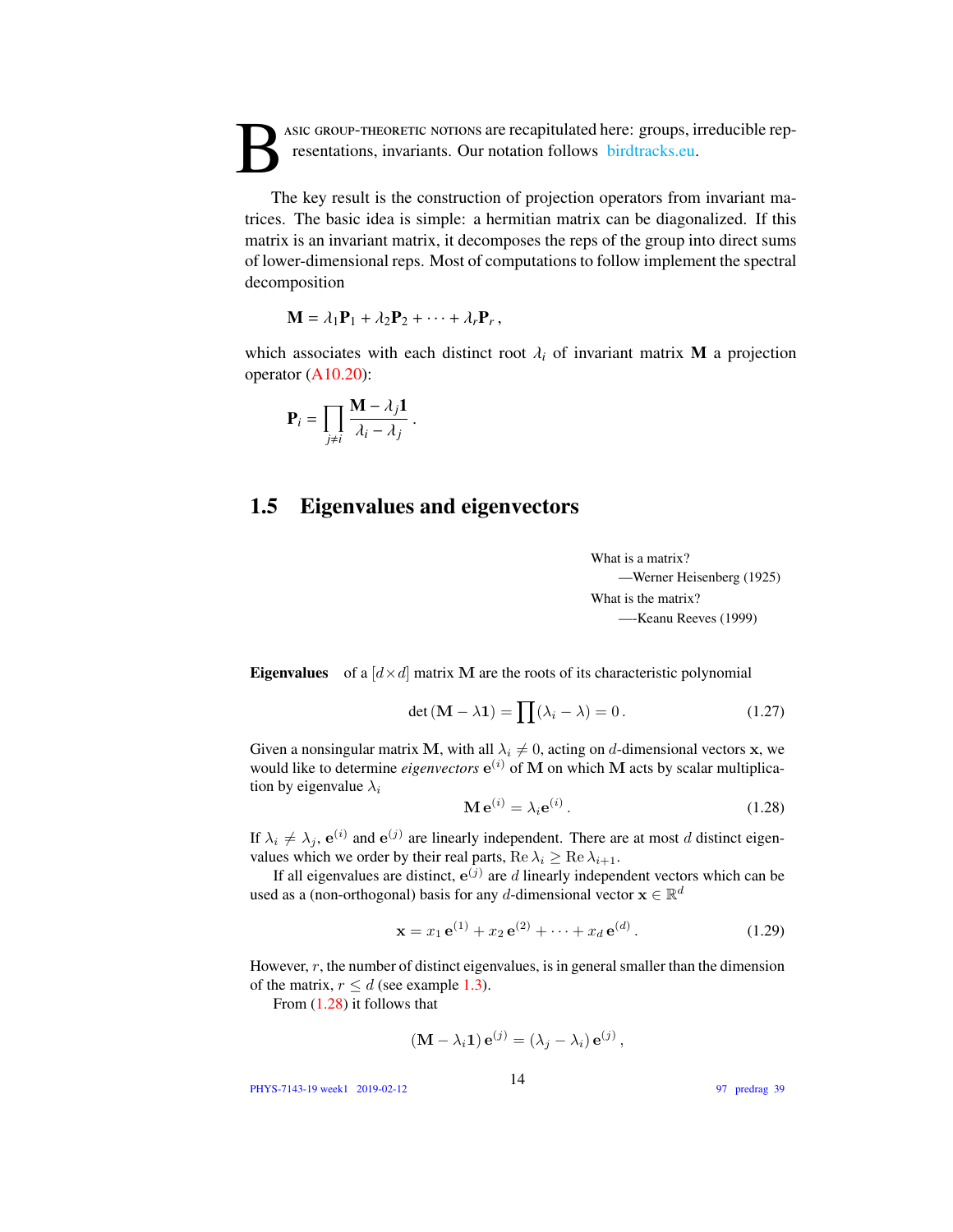matrix  $(M - \lambda_i 1)$  annihilates  $e^{(i)}$ , thus the product of all such factors annihilates any vector, and the matrix M satisfies its characteristic equation

$$
\prod_{i=1}^{d} (\mathbf{M} - \lambda_i \mathbf{1}) = 0.
$$
 (1.30)

This humble fact has a name: the Hamilton-Cayley theorem. If we delete one term from this product, we find that the remainder projects  $x$  from  $(1.29)$  onto the corresponding eigenspace:

$$
\prod_{j \neq i} (\mathbf{M} - \lambda_j \mathbf{1}) \mathbf{x} = \prod_{j \neq i} (\lambda_i - \lambda_j) x_i e^{(i)}.
$$

Dividing through by the  $(\lambda_i - \lambda_j)$  factors yields the *projection operators* 

$$
\mathbf{P}_{i} = \prod_{j \neq i} \frac{\mathbf{M} - \lambda_{j} \mathbf{1}}{\lambda_{i} - \lambda_{j}},\tag{1.31}
$$

which are *orthogonal* and *complete*:

<span id="page-1-1"></span>
$$
\mathbf{P}_{i}\mathbf{P}_{j} = \delta_{ij}\mathbf{P}_{j}, \quad \text{(no sum on } j), \qquad \sum_{i=1}^{r} \mathbf{P}_{i} = \mathbf{1}, \tag{1.32}
$$

with the dimension of the *i*th subspace given by  $d_i = \text{tr } P_i$ . For each distinct eigenvalue  $\lambda_i$  of M,

<span id="page-1-0"></span>
$$
(\mathbf{M} - \lambda_j \mathbf{1}) \mathbf{P}_j = \mathbf{P}_j (\mathbf{M} - \lambda_j \mathbf{1}) = 0, \qquad (1.33)
$$

the colums/rows of  $P_j$  are the right/left eigenvectors  $e^{(j)}$ ,  $e_{(j)}$  of M which (provided M is not of Jordan type) span the corresponding linearized subspace.

The main take-home is that once the distinct non-zero eigenvalues  $\{\lambda_i\}$  are computed, projection operators are polynomials in M which need no further diagonalizations or orthogonalizations.

It follows from the characteristic equation [\(1.33\)](#page-1-0) that  $\lambda_i$  is the eigenvalue of M on  $P_i$  subspace:

$$
\mathbf{M} \mathbf{P}_i = \lambda_i \mathbf{P}_i \qquad \text{(no sum on } i\text{)}.
$$
 (1.34)

Using  $M = M1$  and completeness relation [\(1.32\)](#page-1-1) we can rewrite M as

$$
\mathbf{M} = \lambda_1 \mathbf{P}_1 + \lambda_2 \mathbf{P}_2 + \dots + \lambda_d \mathbf{P}_d.
$$
 (1.35)

Any matrix function  $f(\mathbf{M})$  takes the scalar value  $f(\lambda_i)$  on the  $\mathbf{P}_i$  subspace,  $f(\mathbf{M}) \mathbf{P}_i =$  $f(\lambda_i) \mathbf{P}_i$ , and is thus easily evaluated through its *spectral decomposition* 

$$
f(\mathbf{M}) = \sum_{i} f(\lambda_i) \mathbf{P}_i.
$$
 (1.36)

This, of course, is the reason why anyone but a fool works with irreducible reps: they reduce matrix (AKA "operator") evaluations to manipulations with numbers.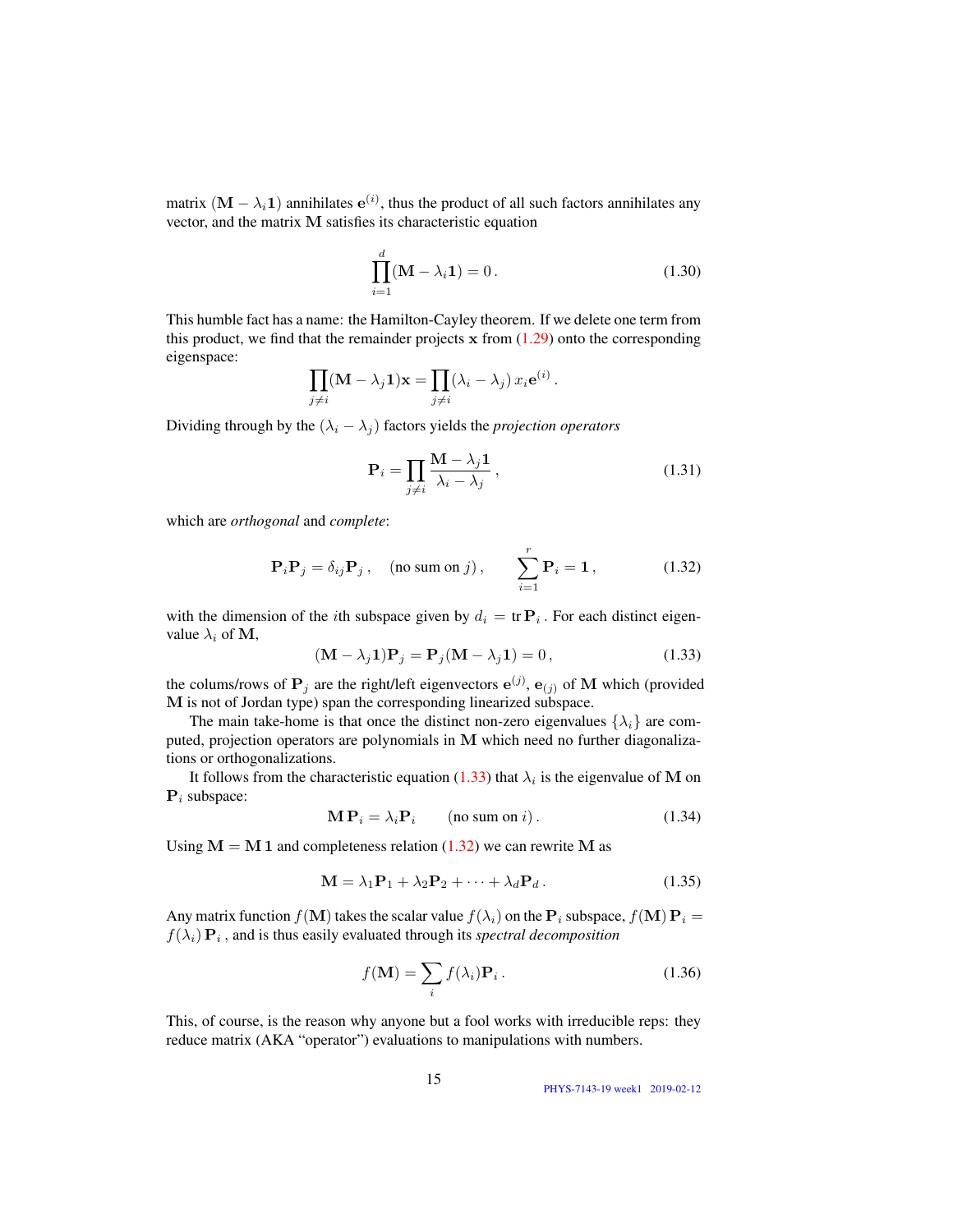By [\(1.33\)](#page-1-0) every column of  $P_i$  is proportional to a right eigenvector  $e^{(i)}$ , and its every row to a left eigenvector  $e_{(i)}$ . In general, neither set is orthogonal, but by the idempotence condition  $(1.32)$ , they are mutually orthogonal,

$$
\mathbf{e}_{(i)} \cdot \mathbf{e}^{(j)} = c_j \, \delta_i^j \,. \tag{1.37}
$$

The non-zero constant  $c_j$  is convention dependent and not worth fixing, unless you feel nostalgic about Clebsch-Gordan coefficients. We shall set  $c_j = 1$ . Then it is convenient to collect all left and right eigenvectors into a single matrix.

## A10.2 Invariants and reducibility

What follows is a bit dry, so we start with a motivational quote from Hermann Weyl on the "so-called first main theorem of invariant theory":  $\frac{5}{ }$ 

"*All invariants are expressible in terms of a finite number among them*. We cannot claim its validity for every group *G*; rather, it will be our chief task to investigate for each particular group whether a finite integrity basis exists or not; the answer, to be sure, will turn out affirmative in the most important cases."

It is easy to show that any rep of a finite group can be brought to unitary form, and the same is true of all compact Lie groups. Hence, in what follows, we specialize to unitary and hermitian matrices.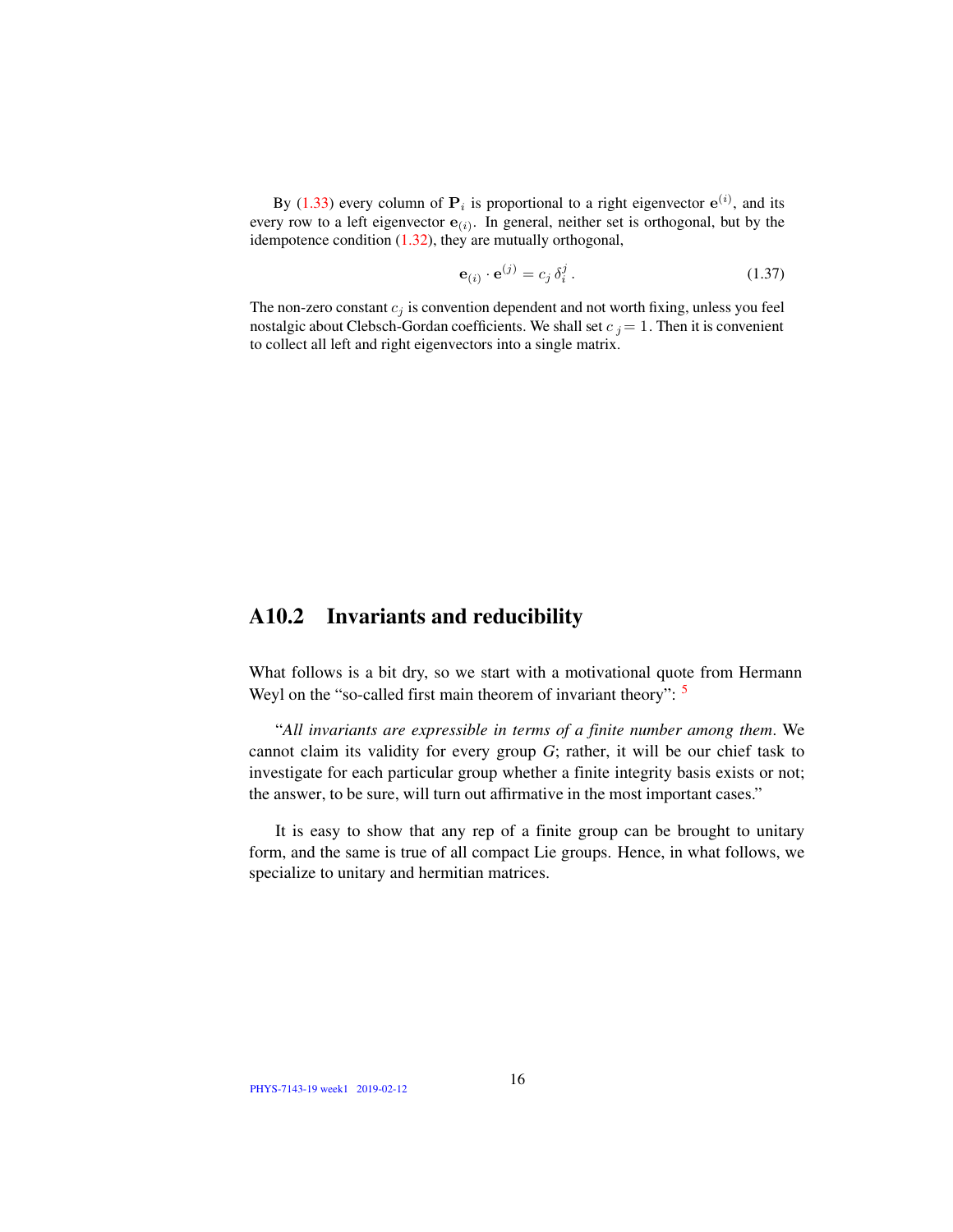## A10.2.1 Projection operators

For  $M$  a hermitian matrix, there exists a diagonalizing unitary matrix  $C$  such that

CMC† = <sup>λ</sup><sup>1</sup> . . . <sup>0</sup> <sup>0</sup> . . . λ<sup>1</sup> 0 0 0 <sup>λ</sup><sup>2</sup> <sup>0</sup> . . . <sup>0</sup> <sup>0</sup> <sup>λ</sup><sup>2</sup> . . . . . . <sup>0</sup> . . . λ<sup>2</sup> 0 0 0 λ<sup>3</sup> . . . . . . (A10.18)

Here  $\lambda_i \neq \lambda_j$  are the *r* distinct roots of the minimal *characteristic* (or *secular*) polynomial

$$
\prod_{i=1}^{r} (\mathbf{M} - \lambda_i \mathbf{1}) = 0.
$$
 (A10.19)

In the matrix  $C(M - \lambda_2 1)C^{\dagger}$  the eigenvalues corresponding to  $\lambda_2$  are replaced by zeroes:



and so on, so the product over all factors  $(M - \lambda_2 1)(M - \lambda_3 1) \dots$ , with exception of the  $(M − \lambda_1 1)$  factor, has nonzero entries only in the subspace associated with  $\lambda_1$ :

$$
\mathbf{C} \prod_{j \neq 1} (\mathbf{M} - \lambda_j \mathbf{1}) \mathbf{C}^{\dagger} = \prod_{j \neq 1} (\lambda_1 - \lambda_j) \begin{bmatrix} 1 & 0 & 0 \\ 0 & 1 & 0 \\ 0 & 0 & 1 \\ 0 & 0 & 0 \\ 0 & 0 & 0 \\ 0 & 0 & 0 \\ 0 & 0 & 0 \end{bmatrix}
$$

Thus we can associate with each distinct root  $\lambda_i$  a *projection operator*  $P_i$ ,

$$
\mathbf{P}_{i} = \prod_{j \neq i} \frac{\mathbf{M} - \lambda_{j} \mathbf{1}}{\lambda_{i} - \lambda_{j}},
$$
\n(A10.20)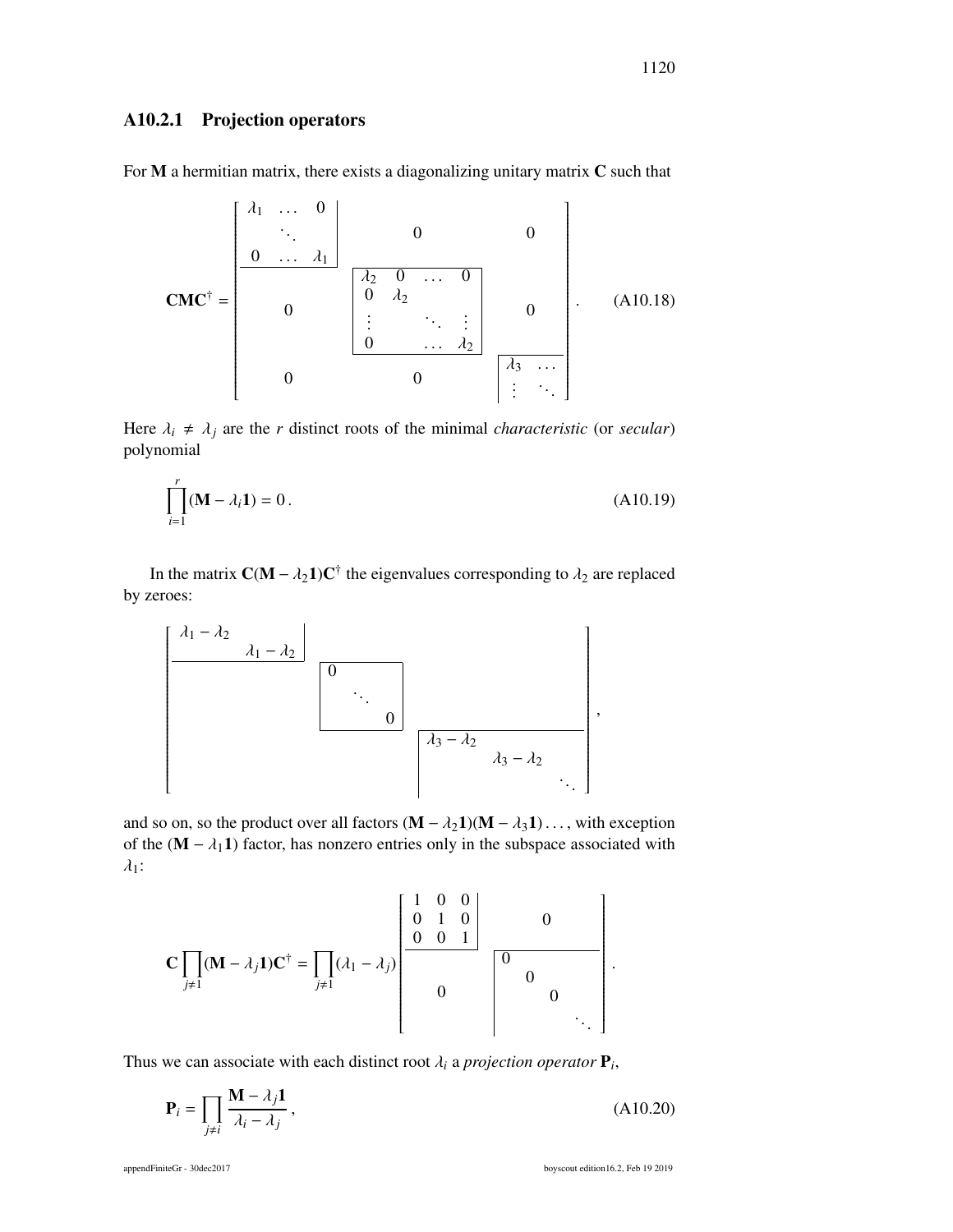which acts as identity on the *i*th subspace, and zero elsewhere. For example, the projection operator onto the  $\lambda_1$  subspace is

$$
\mathbf{P}_1 = \mathbf{C}^{\dagger} \begin{bmatrix} 1 & & & & \\ & \ddots & & & \\ & & 1 & & \\ & & & 0 & \\ & & & & \ddots \\ & & & & & 0 \end{bmatrix} \mathbf{C}.
$$
 (A10.21)

The diagonalization matrix  $C$  is deployed in the above only as a pedagogical device. The whole point of the projector operator formalism is that we *never* need to carry such explicit diagonalization; all we need are whatever invariant matrices M we find convenient, the algebraic relations they satisfy, and orthonormality and completeness of P*<sup>i</sup>* : The matrices P*<sup>i</sup>* are *orthogonal*

$$
\mathbf{P}_i \mathbf{P}_j = \delta_{ij} \mathbf{P}_j \,, \qquad \text{(no sum on } j), \tag{A10.22}
$$

and satisfy the *completeness relation*

$$
\sum_{i=1}^{r} \mathbf{P}_i = 1.
$$
 (A10.23)

As tr  $(CP_i C^{\dagger})$  = tr  $P_i$ , the dimension of the *i*th subspace is given by

$$
d_i = \text{tr } \mathbf{P}_i \,. \tag{A10.24}
$$

It follows from the characteristic equation  $(A10.19)$  and the form of the projection operator (A10.20) that  $\lambda_i$  is the eigenvalue of **M** on  $P_i$  subspace:

$$
\mathbf{MP}_i = \lambda_i \mathbf{P}_i \,, \qquad \text{(no sum on } i) \,. \tag{A10.25}
$$

Hence, any matrix polynomial  $f(M)$  takes the scalar value  $f(\lambda_i)$  on the  $P_i$  subspace

$$
f(\mathbf{M})\mathbf{P}_i = f(\lambda_i)\mathbf{P}_i. \tag{A10.26}
$$

This, of course, is the reason why one wants to work with irreducible reps: they reduce matrices and "operators" to pure numbers.

## A10.2.2 Irreducible representations

Suppose there exist several linearly independent invariant [*d*×*d*] hermitian matrices  $M_1, M_2, \ldots$ , and that we have used  $M_1$  to decompose the *d*-dimensional vector space  $V = V_1 \oplus V_2 \oplus \cdots$ . Can  $M_2, M_3, \ldots$  be used to further decompose  $V_i$ ? Further decomposition is possible if, and only if, the invariant matrices commute:

$$
[\mathbf{M}_1, \mathbf{M}_2] = 0, \tag{A10.27}
$$